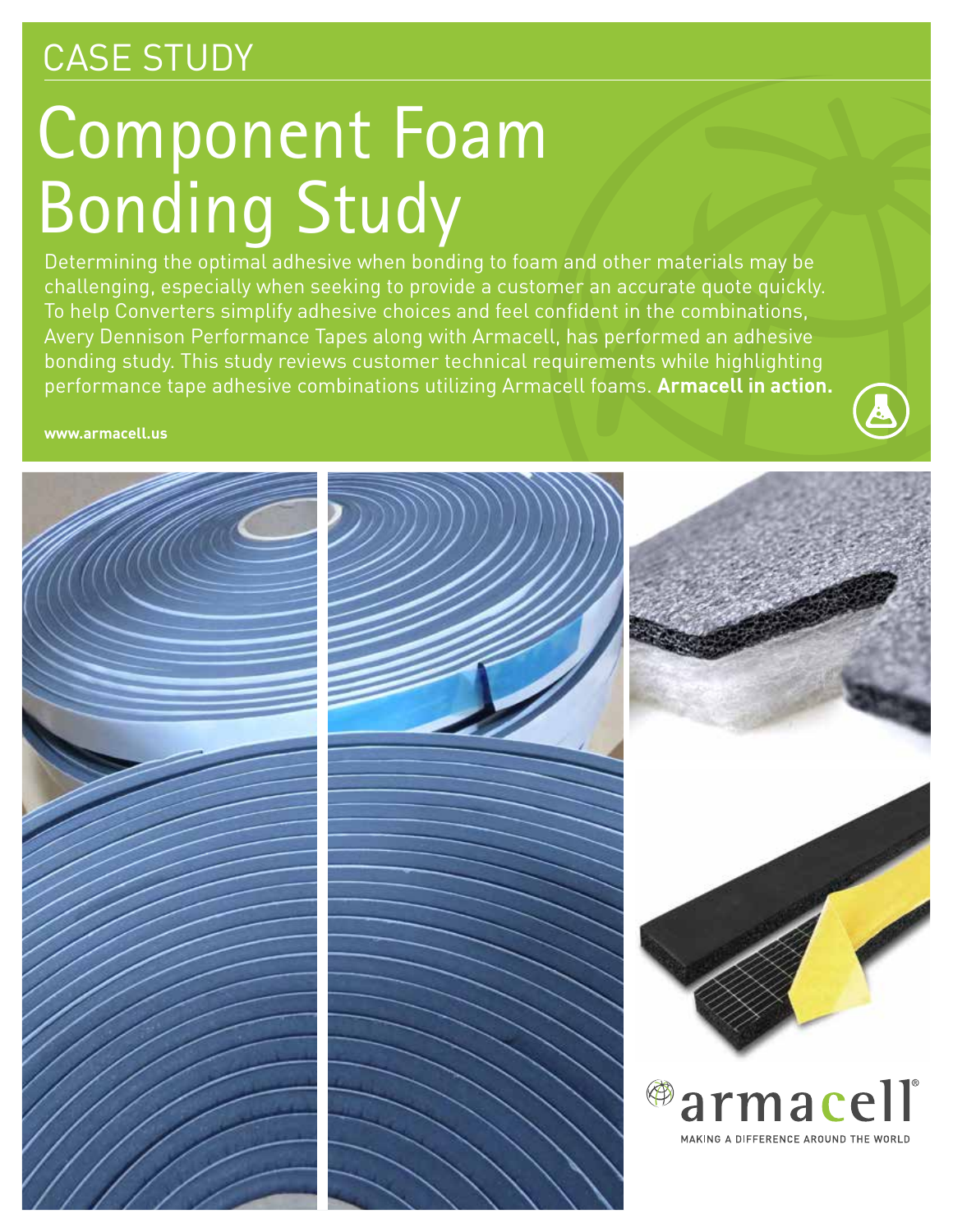# Managing a Sticky Situation

### Simplifying a pressure-sensitive adhesive selection process

#### **Project:**

Component Foam Bonding Study

#### **Industry Partner:**

Avery Dennison Performance Tapes

#### **Challenge:**

Not all adhesives work with all foam polymers. The result of poor adhesion or incorrect product selection can be cumbersome and costly, and researching the right pressure-sensitive adhesives (PSA) that are compatible with foam substrates can be time consuming.

#### **Solution:**

Avery Dennison has streamlined the selection process of compatibility and conducted a "bonding study" utilizing three Armacell engineered foam product families and the Avery Dennison Cores Series™ Portfolio adhesives. As a result, a quick reference guide has been created for converters reviewing material compatibility to not only ensure product bonding success, but also speed up the quoting process.

Current global demand for pressuresensitive adhesives is valued at approximately USD \$52 Billion or roughly 47 billion square meters per year and is expected to grow to USD \$73.5 Billion by 2024<sup>1</sup>. To give you some perspective on those numbers, 47 billion square meters is over 18,000 square miles of tape or enough tape to cover the entire state of New Jersey more than twice! Within those billions, there are infinite combinations available of adhesives and substrates. Both Armacell and Avery Dennison understand that converters don't have the time or resources to test all the combinations of foam and adhesives that exist, yet quickly quoting a job with confidence could be the deciding factor when it comes to winning orders from OEM and materials manufacturers. As a leader in materials science, Avery Dennison Performance Tapes released comprehensive bonding study in collaboration with Armacell. This study is the fourth in a series of bonding studies which aims to make it easier for converters to evaluate the performance of adhesive products with foams and other commonly used materials. This newest

study classified and defined the performance of Avery Dennison Core Series™ Portfolio adhesives when used with Armacell's Component Foam products primarily used in aerospace, automotive, building and construction, industrial, medical, packaging and sport/leisure segments.

"We're pleased to work with Avery Dennison and provide this resource for our customers," said Isabel Wright, Senior Technical Manager, Armacell. "Over sixty years of foam innovation enables us to design optimized cell structures and densities for specific physical properties, custom engineered to customer needs. This study further emphasizes our commitment to meeting our customers' changing demands." By utilizing this study in conjunction with the Avery Dennison Core Series Product Selection Tool, converters can now have a simple way to evaluate bonding strength along with other application requirements to quickly select the right adhesive for their unique application.



1 https://tombrowninc.com/blog/brief-history-pressure-sensitive-adhesives/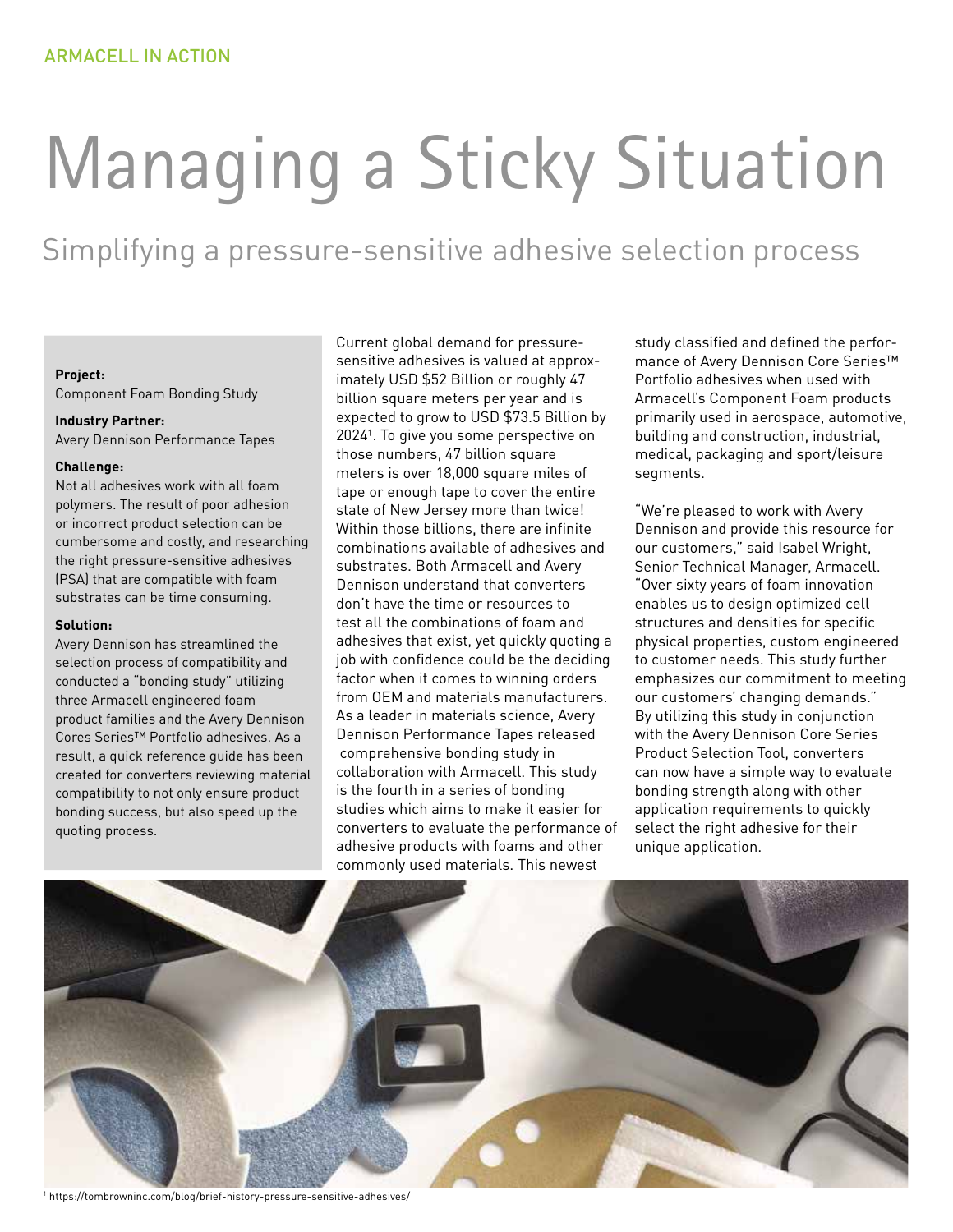

#### **THE SCIENCE BEHIND THE STUDY**

Completing a bonding study under controlled conditions is paramount when expecting proven scientific results. Let's review the science behind this comprehensive study. Not only is foam bonding affected by the foam's base polymer, it can also be affected by its thickness and cell type. Adhesion to foam is affected by features such as adhesive mass, pressure, compression, lamination speed, and temperature. All of these factors were taken into consideration during the study performed with Armacell at the Avery Dennison Performance Tapes Painesville Innovation Center, which is an ISO 17025-certified facility that can test under a variety of real-world conditions. "Our goal with this study is to leverage our technical experts and

world-class testing facilities to simplify our customers' adhesive selection process," said Deanne Lewis, general industrial product manager at Avery Dennison Performance Tapes. "Armacell is a leader in expanded foams, and using this study, converters can efficiently and accurately specify adhesives for Armacell's innovative products."

#### **Study Specific Conditions:**

- Adhesive products were backed with a 2 mil PET film and trimmed to a one-inch width.
- Two sample sets were laminated to Armacell's elastomeric and polyolefin high-performance component foam products EnsoLite®, Monarch®, and OleTex®.
- All samples were tested at 180° Peel Adhesion at 12 in/min.



## **Fun Fact**

Did you know that adhesive tape made its first appearance in

### **1845?**

A surgeon named Dr. Horace Day used a rubber adhesive, pine gum, and turpentine mixture applied to fabric to make a new invention of surgical tape for his patient's care.

#### **FOUR QUESTIONS TO HELP DETERMINE THE CORRECT ADHESIVE SOLUTION**

- 1. What type of material will you be laminating to? Some common substrates include foams, fibrous nonwovens, felts, fabrics, films, or foils.
- 2. What is the surface energy of the substrate the laminated part is adhering to? The types of surface energy options are high, medium, low, and extra low.
- 3. Are there any other end use application requirements? Some considerations are temperature resistance, humidity resistance, solvent or chemical resistance, or UV resistance
- 4. What tape construction is needed? Choosing the construction and liner combination that is suited for the application based on the bonding study.

What is the number one cause of adhesive failure? Undoubtedly it is choosing the incorrect type of adhesive for an application. Selecting an adhesive that cannot bond to particular substrates can cause issues such as reduced adhesive strength, loss of adhesion over time, bubbling caused by outgassing of foams, and even separation due to chemical incompatibility. Often adhesives are bonding to two very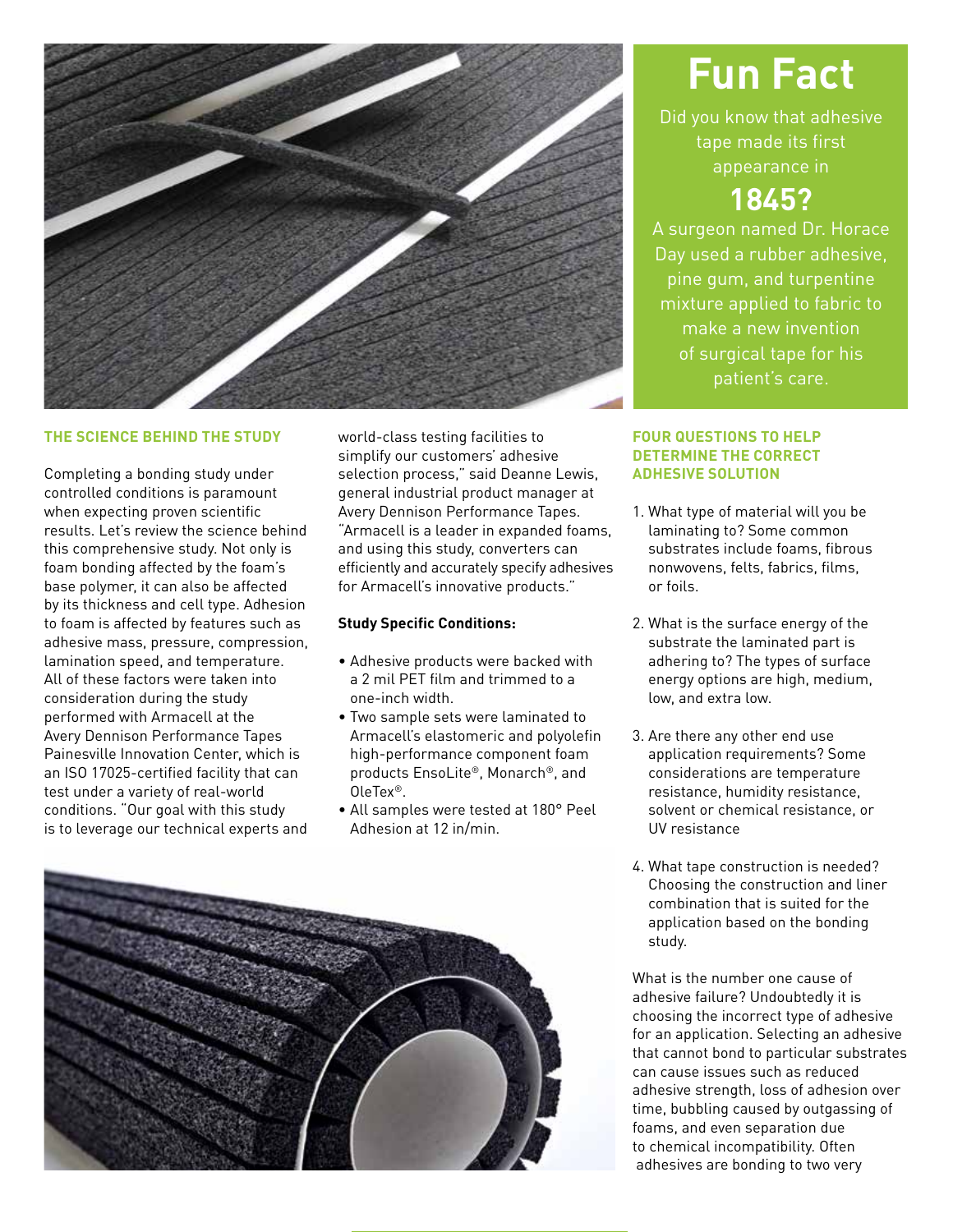

dissimilar substrates so understanding what types of materials being used takes the guesswork out of the process.

Understanding what the part will be bonding to is equally important. Most adhesives will bond well to high surface energy but as the surface energy drops lower fewer adhesives will properly adhere. Once a Converter determines what foam they are using for an application, they can use the bonding study to narrow down the adhesive selection. It is important that a Converter also knows the surface energy of what a part will be bonding to in the end. Thirdly, considering any other end use or application requirements that the part will be subjected to should be identified. For example, will the part be in a high humidity or high temperature environment? Recognizing these end-use requirements will help avoid adhesive failure. Choosing an adhesive in the "best" category will be the most

compatible with a foam substrate likely achieving foam tear after bonding, meaning the bond is stronger than the foam itself.

Lastly, converters need to determine the final construction outcome of the product. If the adhesive is bonding to porous foam, then likely there will be need for a transfer tape that can be immersed into the foam. These are all simple examples of many of the questions converters will need to have answered by their customers to ensure ease of use for their customers. Also, since adhesives can be the more expensive element of a PSA foam part; it seems prudent to do the homework to ensure that you don't waste adhesive in trials. When the correct information is gathered from the customer and these queries have been understood, then the right combination choice for a successful application can be chosen with a high level of confidence.

#### **AVOID GETTING STUCK WITH THE WRONG ADHESIVE**

The Core Series Product Selection Tool is designed to streamline an adhesive and construction selection process. The tool will help walk converters through the information gathering process by following four simple steps that assist in determining the correct adhesive for an application. Avery Dennison offers 10 different adhesive chemistries, and multiple construction options that are aimed to cover 80% of converter's application needs.

Armacell and Avery Dennison Performance Tapes' collaboration on this bonding study and subsequent reference guide make doing business with our companies easier as we've done the testing and research so you don't have to.

[Click here to learn more about the Bonding Study.](https://www.armacell.us/fileadmin/user_upload/Certificates/Study_ADPT21_ARMACELL_4pages_2021Mar25_FINAL.pdf)

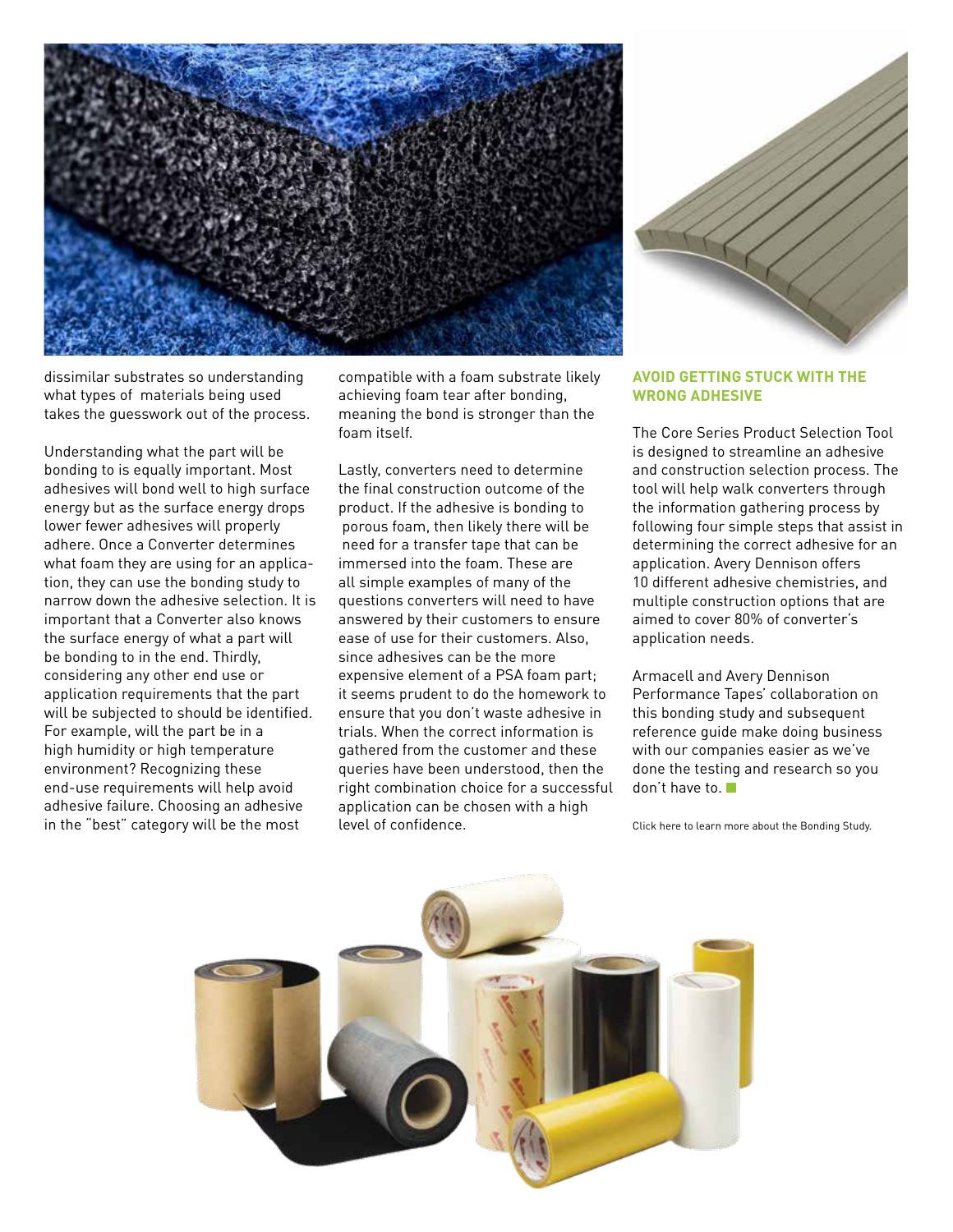| <b>Armacell Monarch Product Line</b>                                       | <b>Avery Dennison Adhesive Families</b>            | <b>Avery Dennison</b><br><b>Product Numbers</b>                 | <b>Performance with</b><br><b>Armacell Component</b><br><b>Foams Materials</b> |
|----------------------------------------------------------------------------|----------------------------------------------------|-----------------------------------------------------------------|--------------------------------------------------------------------------------|
| • 5013<br>•5031<br>• 3091<br>• 8001<br>•9011                               | High Shear Acrylic / High Shear Rubber<br>₩        | FT 8392                                                         | Good                                                                           |
|                                                                            | High Shear Rubber                                  | FT 8345                                                         | Better                                                                         |
|                                                                            | Low VOC Acrylic                                    | <b>FBA 1118 GL</b><br>FBA 7918 GL<br>FBA 8218 GL<br>FBA 8318 GL | Better<br>Better<br>Better<br>Better                                           |
|                                                                            | High Performance Low VOC Acrylic                   | FT 1149 X<br>FT 8270                                            | Better<br>Better                                                               |
|                                                                            | General Purpose Acrylic                            | FT 1123                                                         | Better                                                                         |
|                                                                            | Pure Acrylic                                       | FBA 1115<br>FBA 8315                                            | Better<br>Better                                                               |
|                                                                            | <b>LSE Modified Acrylic</b>                        | FT 1943 PP                                                      | Better                                                                         |
|                                                                            | General Purpose Rubber                             | FBR 1950<br>FBR 8950                                            | Best<br>Best                                                                   |
|                                                                            | General Purpose Rubber /<br>₩<br>High Shear Rubber | FT 8327                                                         | <b>Best</b>                                                                    |
|                                                                            | General Purpose Acrylic                            | FT 1126                                                         | Best                                                                           |
| <b>Armacell EnsoLite Product Line</b>                                      | <b>Avery Dennison Adhesive Families</b>            | <b>Avery Dennison</b><br><b>Product Numbers</b>                 | <b>Performance with</b><br><b>Armacell Component</b><br><b>Foams Materials</b> |
| $\cdot$ IG1<br>$\bullet$ IG3<br>$\cdot$ IU0<br>• MLC-Black<br>• ECF 400    | High Shear Acrylic / High Shear Rubber<br>⊖        | FT 8392                                                         | Good                                                                           |
|                                                                            | General Purpose Rubber                             | FBR 1950<br>FBR 8950                                            | Better<br>Better                                                               |
|                                                                            | Low VOC Acrylic                                    | FBA 1118 GL<br>FBA 7918 GL<br>FBA 8218 GL<br>FBA 8318 GL        | Better<br>Better<br>Better<br>Better                                           |
|                                                                            | General Purpose Acrylic                            | FT 1126                                                         | Better                                                                         |
|                                                                            | <b>LSE Modified Acrylic</b>                        | FT 1943 P                                                       | Better                                                                         |
|                                                                            | High Shear Rubber                                  | FT 8345                                                         | Best                                                                           |
|                                                                            | High Performance Low VOC Acrylic                   | FT 1149 X<br>FT 8270                                            | Best<br>Best                                                                   |
|                                                                            | Pure Acrylic                                       | FBA 1115<br>FBA 8315                                            | Best<br>Best                                                                   |
|                                                                            | General Purpose Rubber /<br>⊖<br>High Shear Rubber | FT 8327                                                         | Best<br>Best                                                                   |
| <b>Armacell OleTex Product Line</b>                                        | <b>Avery Dennison Adhesive Families</b>            | <b>Avery Dennison</b><br><b>Product Numbers</b>                 | <b>Performance with</b><br><b>Armacell Component</b><br><b>Foams Materials</b> |
| • BDJN 200<br>• BKJN 200<br>• CDJN 400<br>$\bullet$ CKJT 550<br>• CKJN 200 | High Performance Low VOC Acrylic                   | FT 8270                                                         | Good                                                                           |
|                                                                            | Pure Acrylic                                       | FBA 1115<br>FBA 8315                                            | Good<br>Good                                                                   |
|                                                                            | <b>LSE Modified Acrylic</b>                        | FT 1943 PP                                                      | Good                                                                           |
|                                                                            | General Purpose Rubber /<br>High Shear Rubber      | FT 8327                                                         | Good                                                                           |
|                                                                            | High Shear Rubber                                  | FT 8345                                                         | <b>Better</b>                                                                  |
|                                                                            | Low VOC Acrylic                                    | FBA 1118 GL<br>FBA 7918 GL<br>FBA 8218 GL<br>FBA 8318 GL        | <b>Better</b><br><b>Better</b><br><b>Better</b><br><b>Better</b>               |
|                                                                            | General Purpose Rubber                             | FBR 1950<br>FBR 8950                                            | Best<br>Best                                                                   |
|                                                                            | High Performance Low VOC Acrylic                   | FT 1149 X                                                       | Best                                                                           |
|                                                                            | General Purpose Acrylic                            | FT 1123<br>FT 1126                                              | Best<br>Best                                                                   |

Good = Likely to achieve foam tear with heated lamination.

Better = May achieve foam tear without heat lamination.

Best = Likely to achieve foam tear at room temperature.